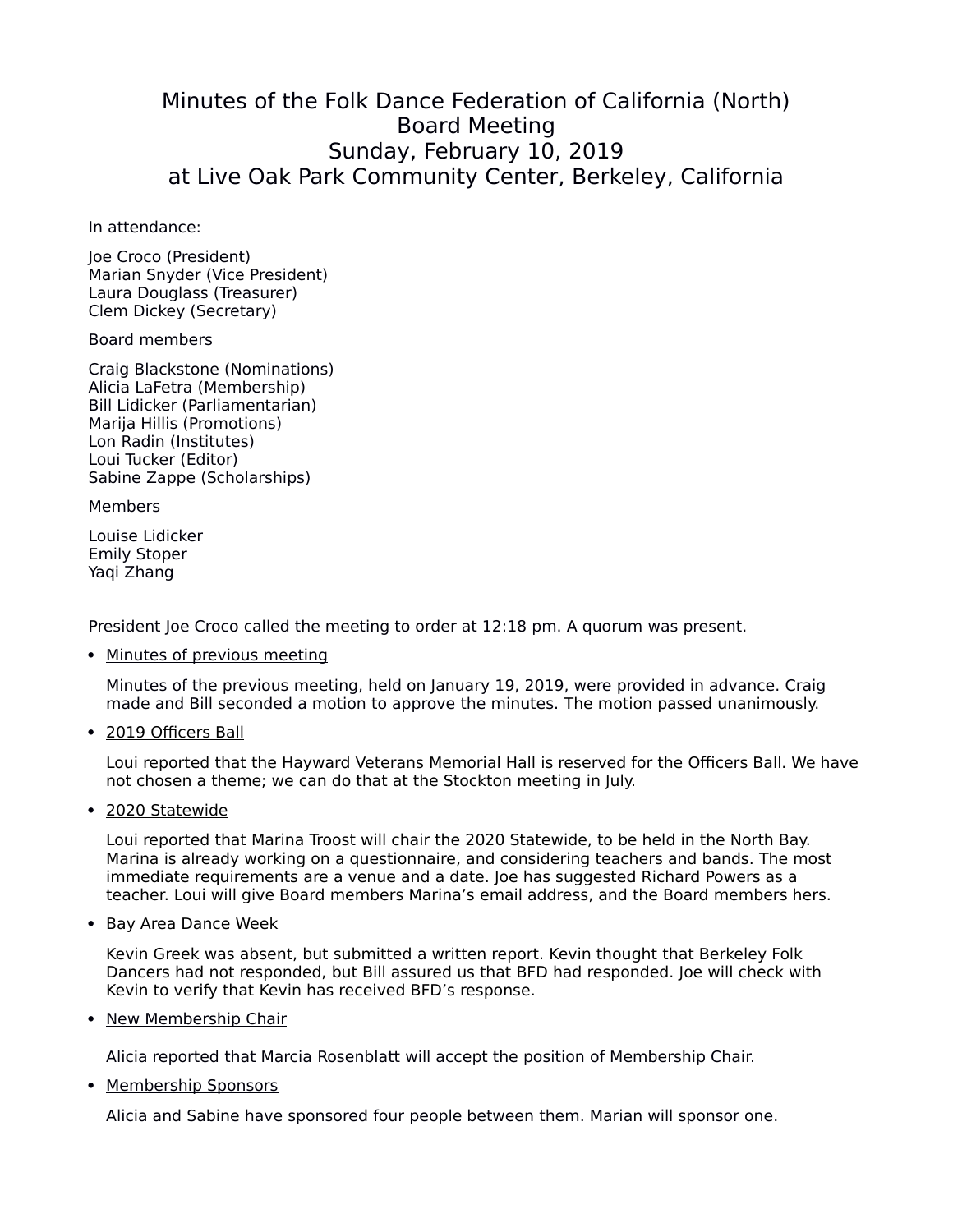• President (Joe)

Joe had exchanged emails with Bruce Mitchell regarding Statewide 2020 accounting. Joe has suggested that the Federation and Sacramento group split the profit 50/50. He is waiting for a response from Bruce.

Loui asked if we could apply any money received from Statewide to last year's budget. Clem noted that budgets may be either on a cash basis or an accrual basis, and cash based budgets are simpler.

• Treasurer (Laura)

There have been no changes since the last meeting. Laura will send a report before the next meeting.

Membership (Alicia LaFetra) – written report included

On a motion by Craig, seconded by Laura, the membership report, which included new members, was approved unanimously.

Loui asked whether Alicia had polled clubs not using Federation insurance about their membership counts. Alicia had sent a report to Joe, after receiving about seven responses from queries to 17 clubs. The responses reported a total of about 200 dancers.

• Editor (Loui)

Loui has been running discretely placed quizzes with prizes in Let's Dance! to encourage people to read their copies. Prizes have included a \$20 gift certificate and festival admissions. Loui is donating the prizes.

• Scholarships (Sabine)

The committee has received one scholarship application, for Stockton Folk Dance Camp. Sabine asked the Board to remind people that scholarships are not limited to Stockton. Sabine also noted that recipients need not be Federation members.

• Promotions (Marija)

In response to a question from the previous Board meeting, Laura noted that the \$25,000 Kaumeyer donation for promotion was deposited to the General Saving Funds bank account, not to the Promotion account.

• Archives (Kevin Greek, absent)

Loui noted that we still have many dolls; she is selling them for the Federation at various festivals. Marija has two Statewide posters, from 1949 and 1952. Loui suggested that the poster be offered to Marshall Cates of the Federation South, as he has restored and reproduced several Statewide posters.

• Insurance (Key Kaye, absent)

Loui reported that Ken is meeting with Mike Giusto, the incoming Insurance chair.

• New Items

Craig verified with Joe that the Federation will, as it has in the past, pay for lunch at the General Assembly and Board Meeting held in conjunction with the Blossom Festival.

• Next meeting

The next meeting will be Sunday, April 28, 2019, at 10:30 in conjunction with the Blossom Festival at San Francisco City College.